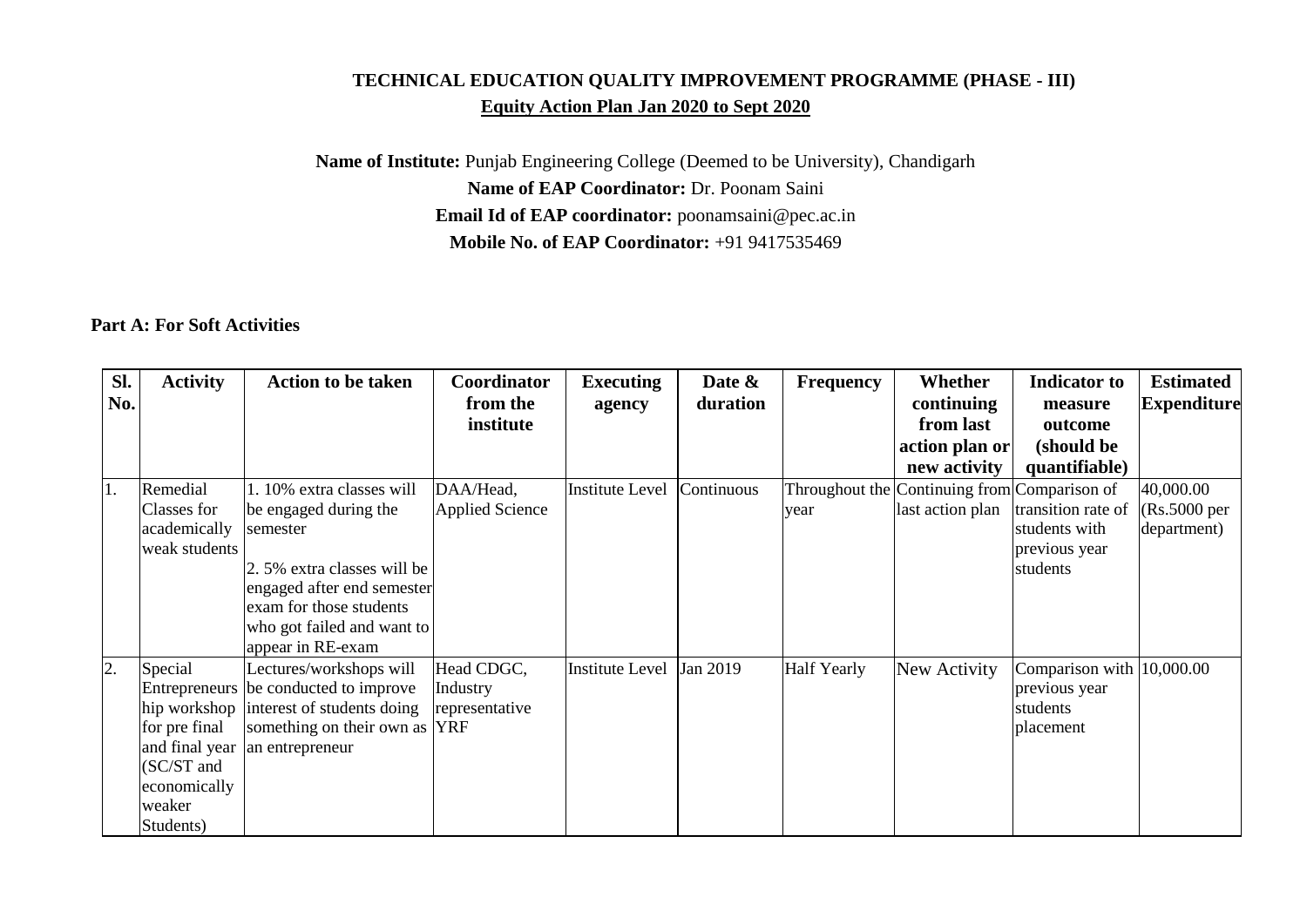| 3. | Groups of<br>students                       | Peer Learning Special Classes on<br><b>MOOCs</b> and Swayam<br>Prabha will be organized<br>in, Centre for Assistance<br>and Peer Learning<br>established under TEQIP-<br>III                                                                                 | EAP<br>coordinator/Coord<br>inator, Centre for<br>Assistance and<br>Peer Learning                                                          | Institute Level        | Continuous      | Continuous         | New Activity     | Improvement in<br>student's<br>performance /<br>better marks /<br>improved<br>transition from<br>first to second<br>year          | 50,000.00   |
|----|---------------------------------------------|--------------------------------------------------------------------------------------------------------------------------------------------------------------------------------------------------------------------------------------------------------------|--------------------------------------------------------------------------------------------------------------------------------------------|------------------------|-----------------|--------------------|------------------|-----------------------------------------------------------------------------------------------------------------------------------|-------------|
| 4. | Finishing<br>school                         | Finishing school will be<br>conducted for students to<br>improve aptitude & Soft<br>Skill Development,<br>Reasoning, Verbal,<br>Communication, GD/PI<br>and Resume writing etc.                                                                              | Head CDGC/<br>Head<br>CMH/Coordinator,<br>Centre for<br>Assistance and<br>Peer learning<br>established under<br><b>TEQIP-III</b>           | <b>Institute Level</b> | <b>Mar 2019</b> | Yearly             | last action plan | Continuing from Improvement in<br>job placement of<br>students,<br>especially among<br>those with<br>disadvantaged<br>backgrounds | 4,00,000.00 |
| 5. | Student<br>Mentorship<br>Scheme             | DSA office is to select<br>students for the<br>mentorship for all students Assistance and<br>and 15 no. of students in<br>one group is to be led by<br>student mentor                                                                                        | Coordinator,<br>Centre for<br>Peer Learning will<br>take over the<br>student's<br>mentorship<br>scheme for<br>effective<br>implementation. | <b>Institute Level</b> | Continuous      | Continuous         | New Activity     | improved<br>transition rate<br>from first to<br>second year                                                                       | 10,000.00   |
| 6. | of proficiency<br>in language<br>competency | Required level 1. Extra classes will be<br>conducted to increase<br>language competency, soft<br>skills and confidence<br>levels.<br>2. Soft skill workshops of<br>2-3 days will be conducted<br>especially among those<br>with disadvantaged<br>backgrounds | <b>Head CMH</b>                                                                                                                            | <b>Institute Level</b> | Continuous      | <b>Half Yearly</b> | New Activity     | Analysis and<br>comparison with<br>previous year<br>students<br>placement                                                         | 15,000.00   |
| 7. | Special<br>Lectures for<br>SC/ST,           | Awareness lectures about<br>various funds &<br>opportunities for SC/ST,                                                                                                                                                                                      | DAA/ADUG                                                                                                                                   | Institute Level        | Continuous      | <b>Half Yearly</b> | New Activity     | Improvement in<br>the percentage of<br>applications of                                                                            | 20,000.00   |